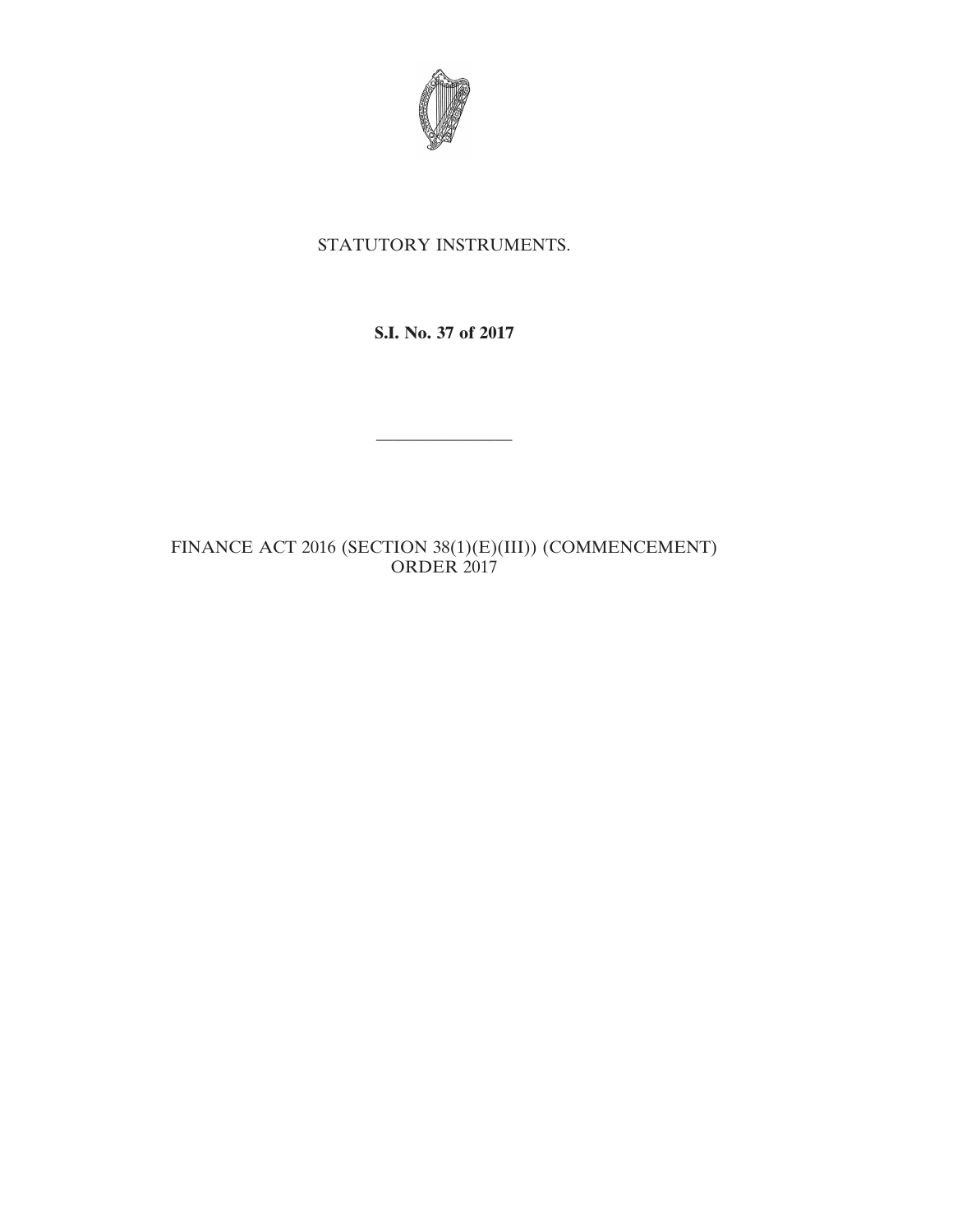## FINANCE ACT 2016 (SECTION 38(1)(E)(III)) (COMMENCEMENT) ORDER 2017

I, MICHAEL NOONAN, Minister for Finance, in exercise of the powers conferred on me by section 38(3) of the Finance Act 2016 (No. 18 of 2016), hereby order as follows:

1. This Order may be cited as the Finance Act 2016 (Section  $38(1)(e)(iii)$ ) (Commencement) Order 2017.

2. The 1st day of February 2017 is appointed as the day on which section 38(1)(*e*)(iii) of the Finance Act 2016 (No. 18 of 2016) shall come into operation.



MICHAEL NOONAN, Minister for Finance.

*Notice of the making of this Statutory Instrument was published in "Iris Oifigiúil" of* 7*th February*, 2017.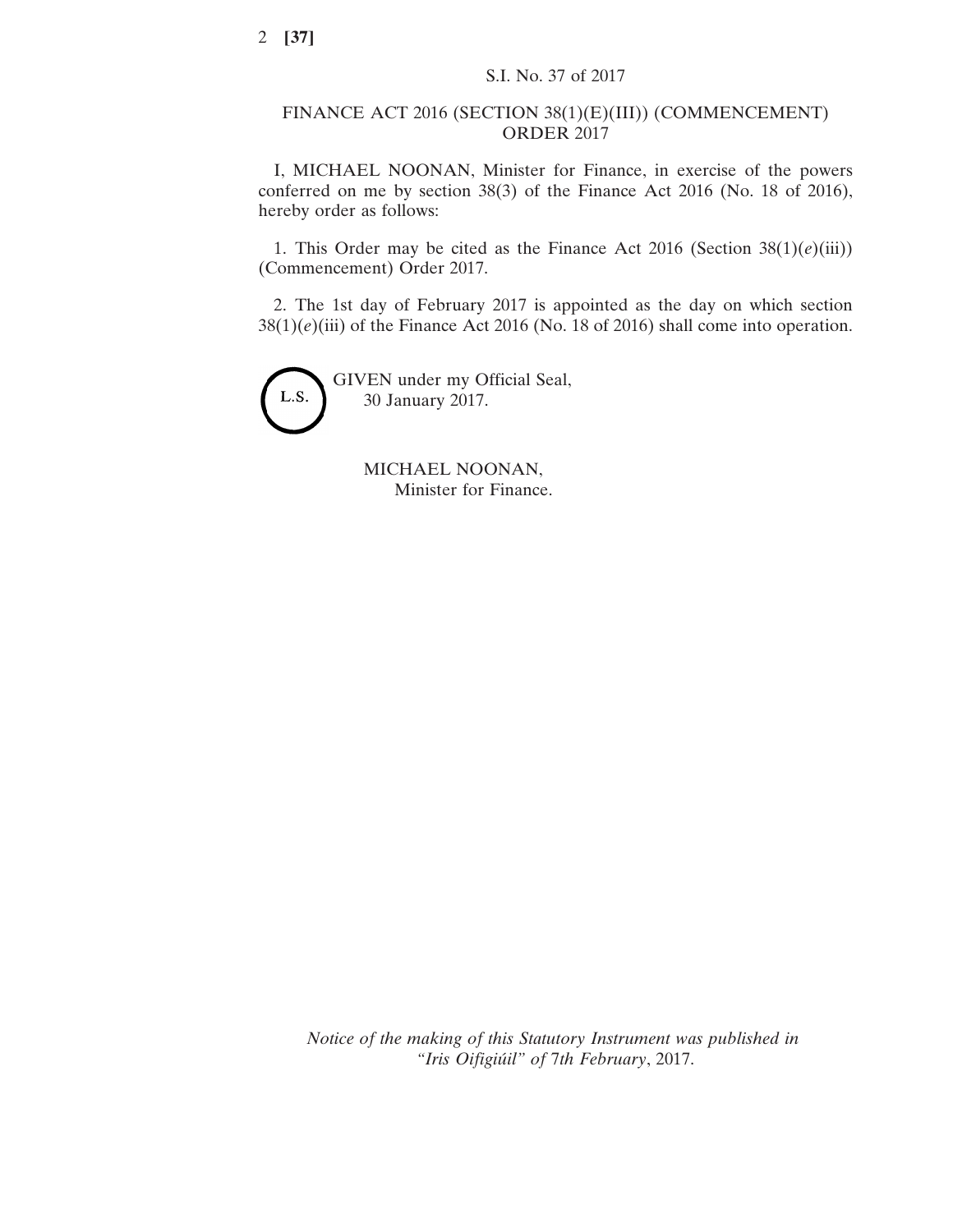**[37]** 3

## EXPLANATORY NOTE

*(This note is not part of the Instrument and does not purport to be a legal interpretation.)*

This Order commences subsection  $(1)(e)(iii)$  of section 38 of the Finance Act 2016. That provision amends subsection (5) of section 96, Chapter 1, Part 2 of the Finance Act 1999 that concerns rates of mineral oil tax. The amendment provides that the Revenue Commissioners may permit mineral oil tax liabilities (except where they apply to vehicle gas) to be deferred until the 15th day of the month following that in which the liabilities in question arise and, where deferral is allowed, that the Revenue Commissioners may prescribe or impose conditions for securing the mineral oil tax liabilities so deferred. This measure brings the payment of mineral oil tax into line with the deferred payment arrangements applying to the other main excises such as tobacco product tax and alcohol products tax.

In the case of mineral oil tax on vehicle gas the payment date is aligned with that which, under section 70(2) of the Finance Act 2010, applies for Natural Gas Carbon Tax.